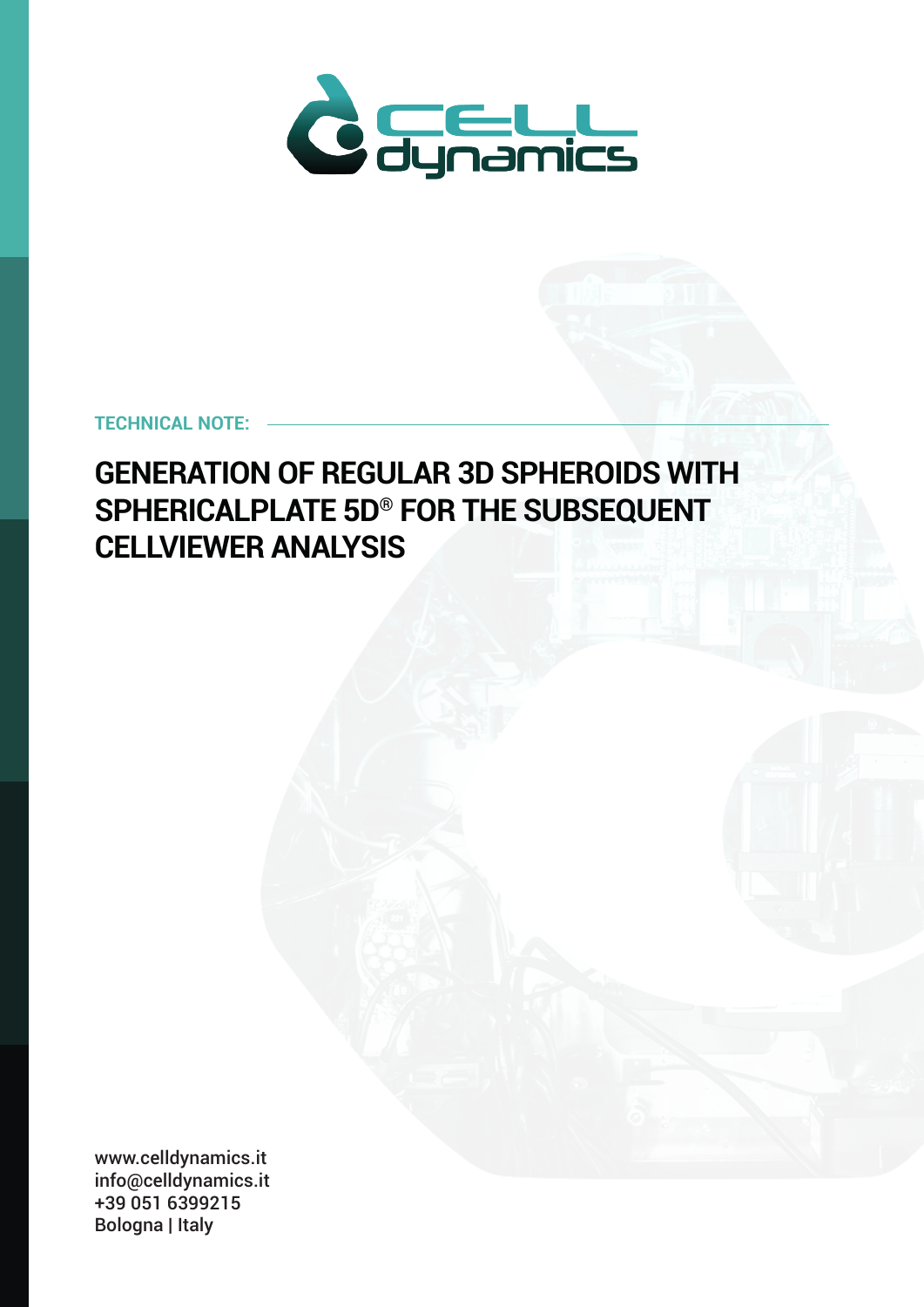

# **INTRODUCTION**

The 3D multicellular spheroids offer an exciting model to investigate *in vivo*-like functionality where cells are grown in conditions that are not drastically different to those seen in real tissue, as in contrast to classical 2D cell culturing. Nevertheless its wide applications are currently limited due to lack of reliable and high throughput methods for generating well-defined and complex co-culture 3D structures. Spheroids are typically formed using pellet culture, liquid overlay, hanging drop, spinning flask and magnetic levitation methods. However, these conventional methods have limitations, such as a lack of reproducibility and a wide distribution of spheroid shape and sizes, leading to not comparable results. Heterogeneous-sized spheroids show different properties: a chemical gradient formation occurs from 200 μm diameter, a necrotic core and a proliferative rim appear from 400 μm to 600 μm, incomplete drug penetration is detected in 650-800 μm diameter spheroids. Sphericalplate 5D® (Kugelmeiers AG) represents an interesting technological solution to these issues. It consists of 12 functionalized wells with 750 round-bottomed microwells per well along with high-end ultra-low attachment nanocoating, which leads to perfect cell aggregation. Sphericalplate 5D<sup>®</sup> is perfectly compatible and integrated in CELLviewer workflow, since it generates a large, homogeneous spheroids population (about 9000 spheroids per plate), that is suitable for CELLviewer 3D culture and time-lapse analysis, thus adding reproducibility and reliability to tests results.

# **MATERIALS AND METHODS**

- MCF-7 cell line (ATCC® HTB-22TM)
- DMEM with 1 g/L glucose, sodium pyruvate and L-glutamine (Corning® Life Sciences)
- FBS 10% (Gibco<sup>TM</sup>, Life Technologies, Thermo Fisher Scientific)
- L-glutamine 2 mM (Sigma-Aldrich, Merck)
- Penicillin-Streptomycin solution (Sigma-Aldrich, Merck)
- Dulbecco's Phosphate Buffered Saline with MgCl<sub>2</sub> and CaCl<sub>2</sub> (Sigma-Aldrich, Merck)
- Percoll® solution, pH 8.5-9.5 (25°C), cell culture tested (Sigma-Aldrich, Merck)
- Sphericalplate 5D® 24-well cell culture plate (Kugelmeiers AG)
- MitoGreen (PromoKine, PromoCell)
- CELLviewer imaging system and disposable cartridge
- CELLviewer 50 mL DOCK
- ImageJ software (US National Institutes of Health)

*Note: One functionalized well of the Sphericalplate 5D® contains 750 microwells. Depending on the medium used, some air bubbles can remain within the microwells. If so, they usually release either by light tapping of the Sphericalplate 5D® or by centrifugation at 1000 x g for 1 min. The plate allows a wide*  range of different sizes of standardized clusters depends on the cell type. On average, for a cluster to reach 100 μm diameter, 150-600 cells per microwell *are needed. For fast-growing cells, it is recommended to seed fewer cells, i.e. 40 cells per microwell. To create very large clusters it is feasible to load a larger quantity of cells per well, i.e. 2'000 cells per microwell.*

# CONFIDENTIAL – CellDynamics isrl, Kugelmeiers AG

*This document contains confidential informations provided by CellDynamics isrl and Kugelmeirs AG. These data cannot be copied or disclosed to others without the expressed written consent of CellDynamics isrl and Kugelmeiers AG.*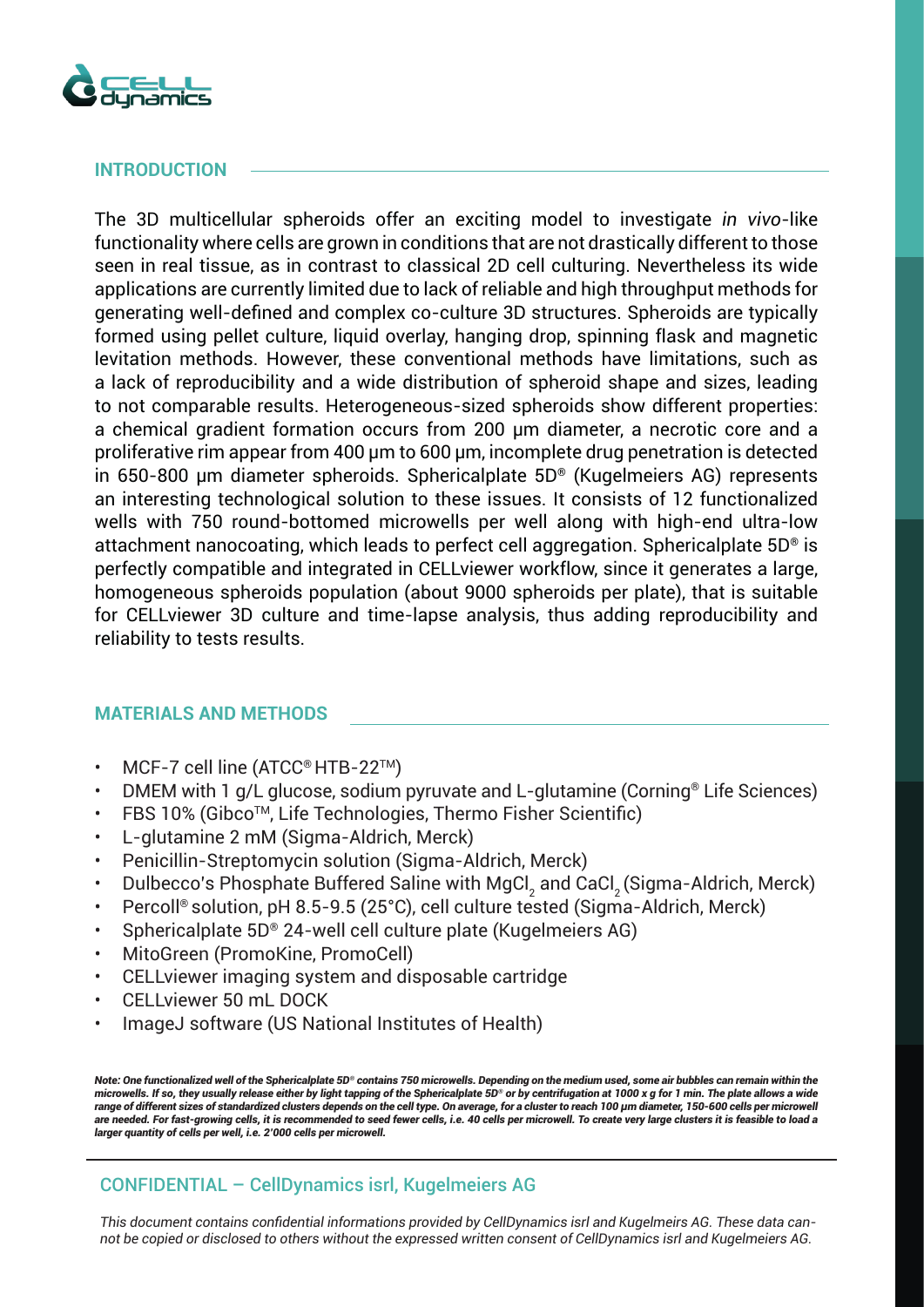

MCF-7 cells were grown at 37 °C and 5% CO $_{\rm 2}$  in DMEM medium, supplemented with 2 mM L-glutamine, 10% FBS, 100 units/mL penicillin and 100 mg/mL streptomycin. Under a laminar flow sterile hood, the Sphericalplate 5D® plate is rinsed first with 1 mL of sterile PBS followed by 1 mL of complete medium. Every well is preloaded with 0,5 mL of complete medium, then 0,5 mL of cell suspension at a concentration of  $3*10<sup>5</sup>$  cells/ mL is pipetted in every well for a total volume of 1 mL per well.

The plate is then incubated at 37 °C and 5% CO<sub>2</sub> for 24 hours to promote spontaneous cell aggregation and uniform-sized 3D spheroids formation. The 3D Spheroids are withdrawn from 4 wells and trasferred in a 50 mL centrifuge tube. Sample is centrifuged for 5 minutes at 800 rpm and the surnatant is discarded by gently aspirating. The pellet is resuspended in DMEM medium supplemented with Percoll®, to improve sample stable focusing during long-term imaging in CELLviewer cartridge (please refer to TN\_MKT\_03 Spheroid vianility assessment in CELLviewer conditioned culture medium). Basicly, 3000 spheroids are resuspended in 20 mL of Percoll® supplemented DMEM medium to achieve a working concentration of 150 spheroids/mL. Consequently, MitoGreen 400nm solution is added to the culture medium and the sample is then pipetted inside a 50 mL Falcon tube closed with a CELLviewer 50 mL DOCK. MitoGreen probe uptake is thereby quantitatively analyzed within CELLviewer over the experiment lifetime. CELLviewer digitally isolates a single 3D spheroid and focuses the sample with a fluidic feedback mechanism. CELLviewer software, CELLcontrol, manages the imaging setup to automatically acquire sample images in Bright-field channel and GFP channel at 0,5 fps with 20X magnification. ImageJ software is used for image analysis using Measure function to calculate 3D spheroids diameter. All image acquisitions from FITC channel are stacked together and the same square shaped ROI (including spheroid borders) is applied to all the images. Adjust Brightness/Contrast function is used to homogeneously remove fluorescence background to all the stack images. Max Grey Value function is used to quantitatively assess fluorescence signal increase over the experiment lifetime.

#### **RESULTS**

1,5\*105 MCF-7 cells are seeded in 1 mL of complete medium for every well to let them aggregate. Homogenous-sized spheroid population shows mean diameter of  $73 \pm 4$ um at 24 hours of incubation and mean diameter of  $73 \pm 5$  um after 48 hours (Fig. 1). Spheroids diameter remains constant within 24 and 48 hours.



*Figure 1. Bright-field analysis of MCF-7 spheroids grown in Sphericalplate 5D®. Left: Bright-field acquisition at 24 hours. Right: Bright-field acquisition at 48 hours. Image acquisition with Leica Microsystems inverted Epi-fluorescence microscope DMLB Fluo MS15062.* **Scale bar: 50 μm.**

# CONFIDENTIAL – CellDynamics isrl, Kugelmeiers AG

*This document contains confidential informations provided by CellDynamics isrl and Kugelmeirs AG. These data cannot be copied or disclosed to others without the expressed written consent of CellDynamics isrl and Kugelmeiers AG.*